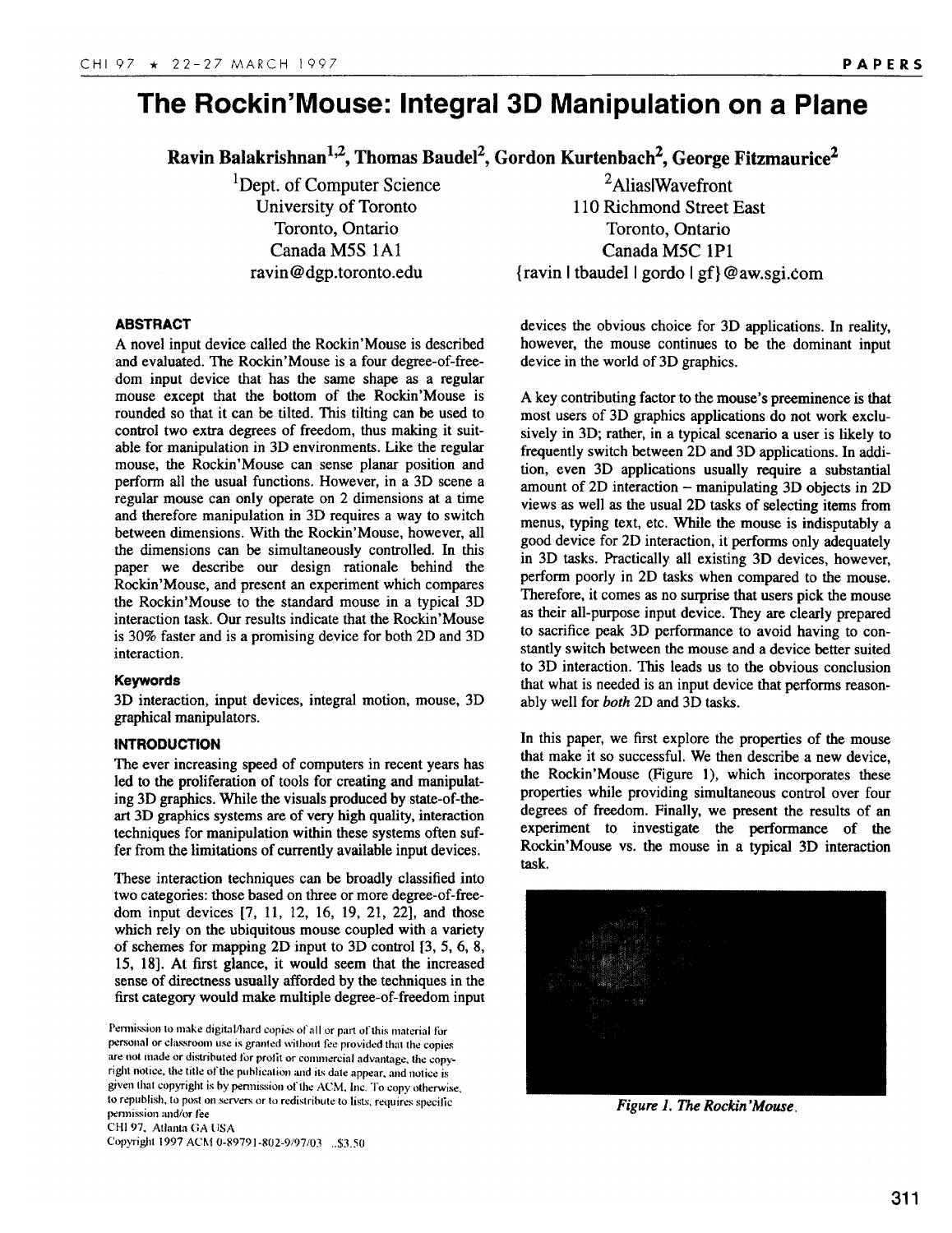# **DESIGNING AN EFFECTIVE INPUT DEVICE**

Designers of new input devices often evaluate them based on criteria such as task completion times for pointing to or manipulating on-screen widgets. While this style of evaluation is certainly valid, it is incomplete. There are a host of other properties and issues at play that determine whether or not a device will be successful and widely adopted.

# **What's So Great About the Mouse?**

In trying to understand why the mouse has enjoyed quite a bit of success over the past two decades or so, we found that - apart from the convenience factor discussed in the intro $duction - it$  has many subtle redeeming properties that should be taken into account when designing a new input device:

# **Form Factor**

**The** physical form of the mouse, coupled with the fact that it operates on a flat horizontal surface, ensures that the user is not restricted to any particular grip. The mouse can be used in a variety of ways – ranging from a precision grip for accurate movements, to "lazy" or "relaxed" grips when simply moving the cursor from one window to another. Also, the user's arm is generally resting on a table while moving the mouse. This is less fatiguing when compared to using 3D devices like the Bat [21], Polhemus 3Ball [16], and Logitech 3D/6D [12] mouse, all of which require the user's arm to be suspended in 3D space.

# **Stability**

Since the mouse is fairly heavy and has a large area in contact with the surface it moves on, tremor in a user's hand is dampened, allowing for precision operation. In contrast, free-floating 3D devices [12, 16, 21] and stylus' on digitizing tablets [20] tend to transmit, and in some cases amplify, human hand tremor.

Also, the mouse is usually in a stable state where it is ready to be used and does not have to be "disturbed" to acquire or release the device. The position of stylus and 3D devices, however, will be disturbed when a user picks up the device up or puts it down.

# **Relative vs. Absolute Mode**

Input devices can either report their absolute measured position or their current position relative to some key point (usually the point when the device was engaged). Because the mouse is a relative device with implicit clutching, the amount of arm movement required to effectively use it can be very small. Thus, the user need not expend much effort when working with the mouse. Further, relative devices do not suffer from the "nulling problem" [1] associated with absolute ones.

The implicit clutching mechanism  $-$  lifting the mouse off and replacing it on the work-surface to engage and disengage it  $-$  is easily understood and executed. It is also flexible and comfortable when compared to using an explicit clutch button like that found on other devices  $[12, 16, 21]$ .

# **Odar of Control**

Zhai [23] has shown that for common 3D tasks such as object manipulation, position control input devices are

superior to rate control devices. In the 2D world, position control is critical for pointing tasks. It also allows for reversible actions: for example, a designer using a position control device to manipulate the camera view in a 3D modeling application can "spin the world around" to get a quick look of the model from a different viewpoint and then return to the original view and continue working, all within a split second. This type of action, performed many times a day by users of such applications, is practically impossible with force sensing rate control devices like the Magellan [11].

We note that some tasks such as navigation in large scenes are more suited to rate control. However, the mouse can easily be used as a rate control device by employing a first order transfer function. The converse is not true: force sensing devices cannot operate in position control mode.

# **Device** to **Cursor Mapping**

**The** default mapping of mouse motion to cursor motion is "natural" (i.e., moving the mouse forward moves the cursor up, moving the mouse left moves the cursor left, etc.). This reduces the cognitive load imposed on the user since the mapping is simple. Most position control 3D devices [12, 16, 21] have this feature, while force sensing devices [11] often use more complicated device to cursor mappings.

# **Button Position**

**The direction** of movement of the mouse buttons are orthogonal to the sensing dimensions of the mouse. Thus, it is easy to operate the buttons without inadvertently moving the cursor. This is one reason why "3D mice" which use a thumbwheel to control the third degree of freedom [19] have not been very successful.

# **Familiarity**

**Our** final point has to do with the nature of human beings. We humans like to deal with things we're familiar with, and we are extremely familiar with the form and function of the mouse. Indeed, an entire generation has grawn up using it. We believe that a device that radically differs from the mouse will have to deliver correspondingly high performance improvements in order to gain widespread acceptance. Unfortunately, given our high level of skill with the mouse, it is unlikely that any new device could facilitate performance improvements of the required magnitude. Instead, an incremental change in design leading to an evolution in the quality of interaction will likely result in a more successful input device.

# **Where the Mouse Fails**

**The** factors described above make the mouse an almost perfect 2D input device. While these factors are equally critical in 3D interaction, the mouse does not inherently support 3D operations. Over the years, several mechanisms have been developed to enable 3D manipulation using only the two degrees of freedom provided by the mouse.

The simplest method, from a systems standpoint, is to use modifier keys (sometimes called hot-keys) or the mouse buttons to switch between movement in the three axes. This scheme, while adequate, is rather unnatural. First, the user has to remember which key selects a particular axis of movement, and second, in what direction to move the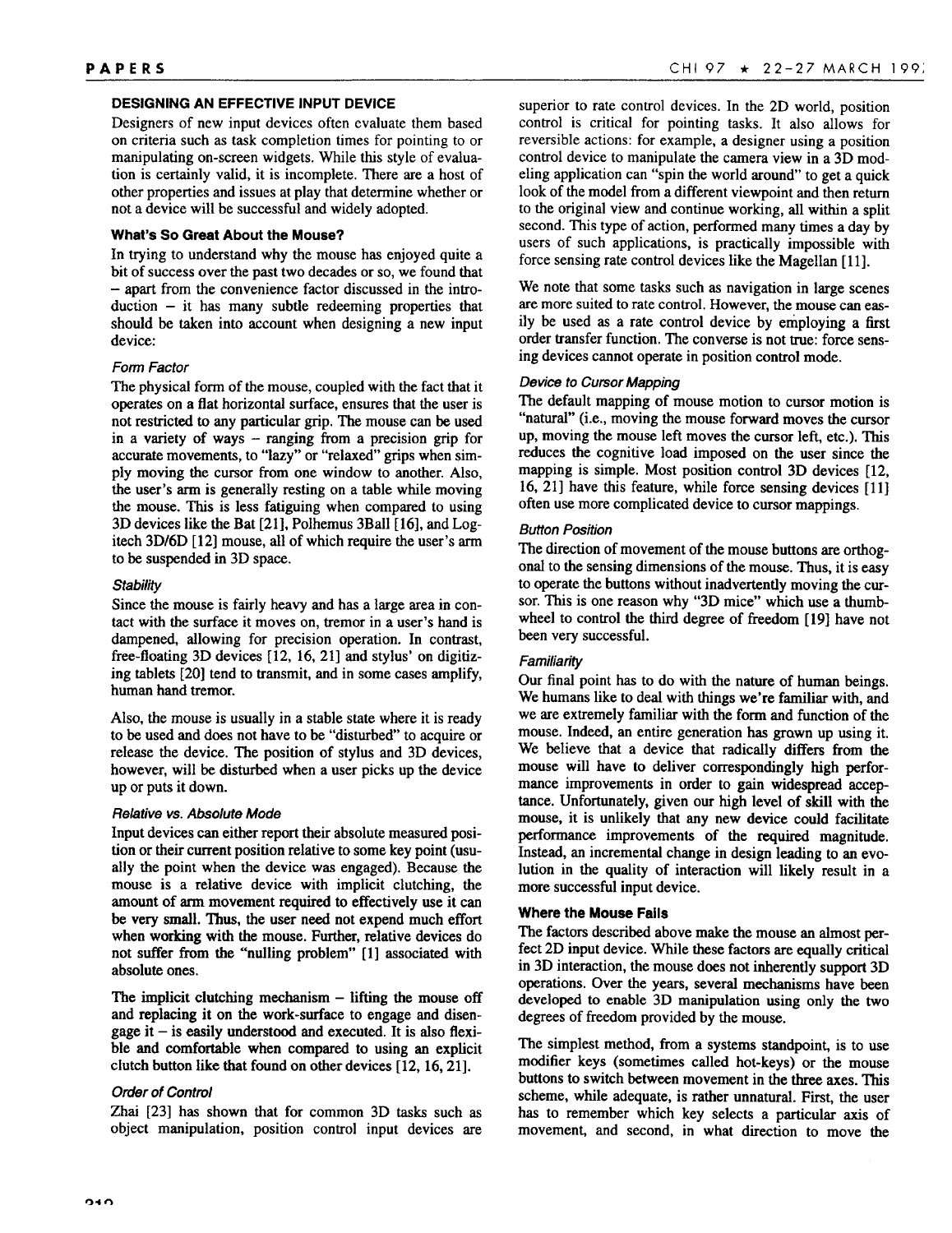mouse to accomplish the desired movement.

More effective schemes which exploit the visual channel have been proposed by researchers [3, 5, 6, 8, 15, 18] and are currently implemented in several commercially available applications. The key idea here is that the 2D mouse cursor is used to select a virtual "manipulator" (also called "handle", "controller", or "3D widget") associated with a particular transformation. For example, to effect translational motion along the  $x$ -axis<sup>1</sup>, one would select the  $x$ -axis translational manipulator for the desired object and drag it to the required location. Obviously, since the mouse provides only two degrees of freedom, the manipulators generally allow only transformations along two dimensions at a time (there are exceptions to this rule: uniform scaling along three dimensions is an example).

The problem with these schemes is that they often reduce a task that would ideally be performed in a single integral movement into two or more sub-tasks. For instance, using virtual translational manipulators to move an object in 3D space requires at least two motions: one motion along the xy plane followed by another motion along the x-z plane. While the user can still perform the task, the interaction technique differs from the user's experience with the physical world, thus incurring an additional cognitive cost. This problem is even more acute when the task absolutely requires simultaneous manipulation of all three dimensions: for example, specifying a 3D motion path of an object in real time – a task commonly performed in 3D animation software.

Buxton [1], Card et al. [4], and Jacob et al. [9, 10] have all emphasized the need for input devices to match the user's high-level conceptual model of the task. Indeed, Jacob et al. [9, 10] have shown that tasks in which the conceptual model of manipulation integrates all dimensions benefit from input devices which also support this integration. They also point out the opposite: that multiple degree-of-freedom tasks where the dimensions are conceptually independent (e.g.,

1, We use the following convention for labelling 3D axes in this document: "x" is the left-right axis, "y" is the up-down axis, and "z" is the near-far axis.

adjusting object position and color) do not benefit from input devices which integrate all dimensions.

#### **THE ROCKIN'MOUSE**

**The** Rockin'Mouse (Figure 1) is a new input device designed to retain the characteristics of the mouse which make it so successful while overcoming it's main shortfall by providing a seamless shift into integral 3D manipulation when desired.

Like a regular mouse, the Rockin'Mouse senses it's position on the surface of operation. In addition, a novel curved base design allows the mouse to be tilted about the x and z axes (Figure 2). The amount of tilt is sensed and can control two extra degrees of freedom.

While the base can be curved in a variety of ways, our preferred implementation uses an asymmetric curvature about the two axes. The curvature about the z-axis is greater than that about the x-axis, resulting in a similar footprint to the regular mouse. The Rockin'Mouse has a flat spot at the centre of the curved base to make it self-righting and improve stability. An interesting artifact of this flat spot is that it allows the device to be physically constrained to control only two degrees of freedom even while sensing four. This is often desirable when manipulating 3D objects.

The Rockin'Mouse, like the mouse, is a relative device where clutching is accomplished by lifting the mouse off and replacing it on the work-surface.

#### **Prototype Implementation**

Our prototype implementation (Figures 1  $\&$  2) operates on a Wacom digitizing tablet [20]. This tablet is able to sense the position of a cordless sensor on the x-z plane of tablet and also the degree of tilt of the sensor about the x and z axes.

One of these cordless sensors is mounted in the center of the Rockin'Mouse, enabling the device's planar and angular position to be sensed when placed on the tablet. The current resolution of the tilt sensor is approximately one unit per degree. While this is insufficient for regular use, it suffices for evaluating our design. The tablet can also sense the state of Rcckin'Mouse buttons connected to the sensor.

The mechanism that enables implicit clutching consists of a



*Figure 2. lilting uction of the Rockin 'Mouse*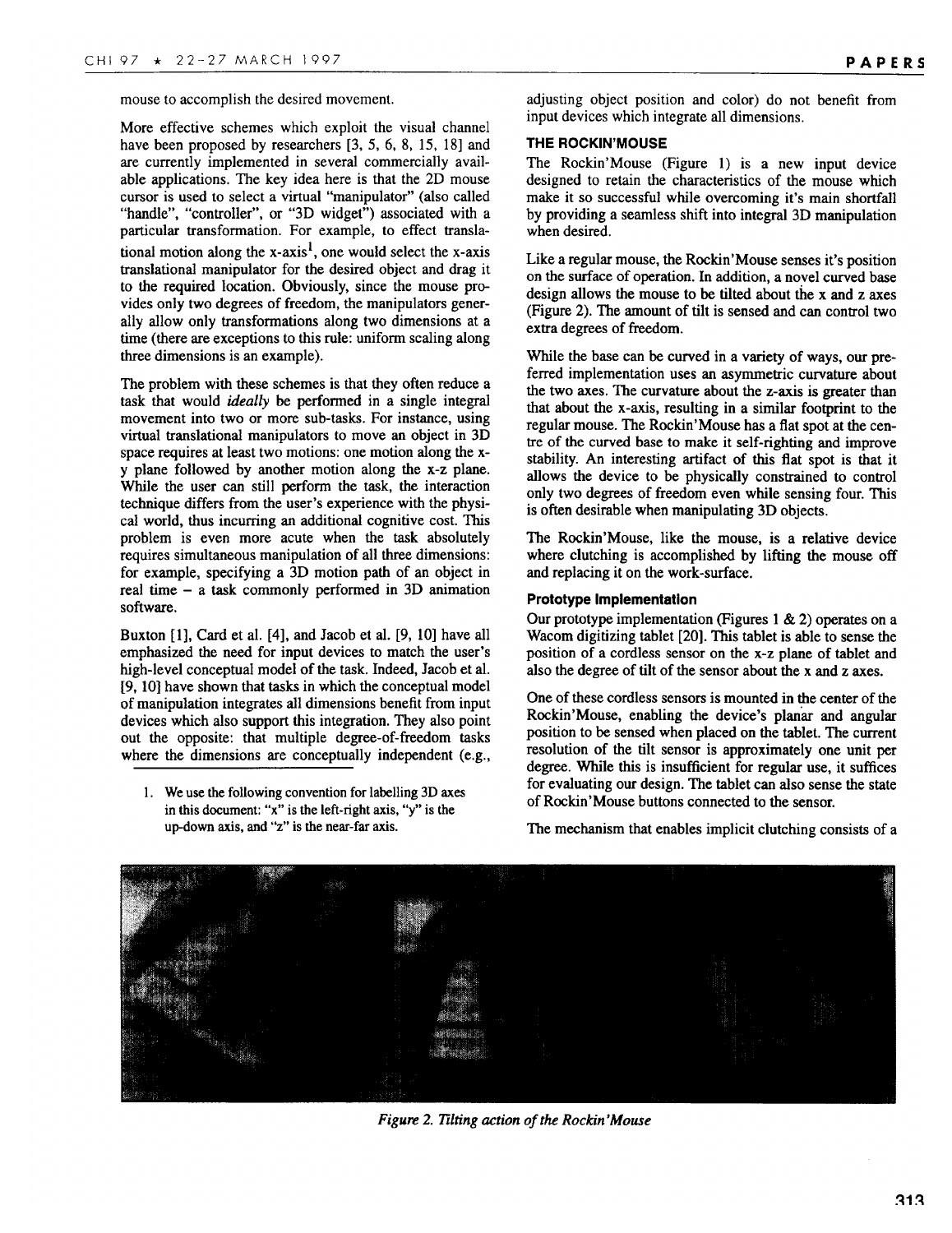contact switch between the curved base and the upper body of the mouse. The curved base is not tightly screwed to the upper body, instead 1 mm of vertical "play" enables the contact switch to open and close.

#### **Application**

It is our belief that although the tilting action of the Rockin'Mouse is not symmetric to the planar movements, simultaneous control of multiple degrees of freedom is possible if appropriate interaction techniques are used. This is what distinguishes the Rockin'Mouse from other mice variants [13, 19] which do not enable integral action of all sensed degrees of freedom. The ability to simultaneously control all dimensions of an integral task should result in performance improvements over the traditional mouse and manipulators. This advantage could be utilized in numerous applications.

In order to investigate these beliefs, we conducted an experiment

# **EXPERIMENT**

# **Method**

#### **Goal**

**The** primary goal of the experiment was to evaluate the effectiveness of the Rockin'Mouse compared to the mouse in the context of a 3D object positioning task. We were particularly interested in whether or not subjects would be able to control movement in all three dimensions simultaneously using the Rockin' Mouse and if this translated to an improvement in task performance time. We were also interested in determining the learning effects associated with the Rockin'Mouse.

#### **Apparatus**

**The** experiment was conducted on a Silicon Graphics Indigo2 Extreme workstation with a 19 inch colour display and standard mechanical mouse. The Rockin'Mouse operated on a 12x 12 inch Wacom digitizing tablet [20] attached to the workstation via a 19200 bps serial connection. The workstation ran in single-user mode, disconnected from all network traffic. A graphics update rate of 30 hz was maintained. Subjects were seated approximately 60 cm in front of the display with their right hand manipulating the mouse



**Figure 3. Experimental set-up**



*Figure 4. Wad Stimuli*

or Rockin'Mouse on the digitizing tablet placed to the right of the display (Figure 3).

# **Task and Stimuli**

**The 3D** object positioning task required subjects to move an object from one comer of the virtual 3D scene and place it inside another object located at the diagonally opposite corner.

As illustrated in Figure 4, the lit scene consisted of two light grey wireframe grids drawn in the horizontal plane at the top and bottom of the screen. The purpose of these grids was to enhance the perception of depth in our perspective display. The object to be manipulated was a gold coloured sphere surrounded by a wireframe bounding box. The target object was a purple cube with translucent faces. Colours and transparency effects were chosen to ensure that subjects were not hindered in their task by insufficient visual cues. The manipulated object was two thirds the size of the target,

In the mouse conditions, subjects used the left mouse button to select one of three translational manipulators. Clicking on the front face of the object's bounding box selected the x-y manipulator while the y-z and x-z manipulators were selected by clicking on the left/right and top/bottom faces respectively. Holding the left button down and moving the mouse effected 2D movement of the object in the active manipulator's plane. Therefore, a single 3D movement required subjects to switch between at least two manipulators.

In the Rockin'Mouse condition, pressing the left button selected the entire object. Moving the Rockin'Mouse leftright and forward-backward on the tablet caused the object to move in the x-direction and z-direction respectively. Tilting the Rockin'Mouse clockwise-anticlockwise moved the object up-down in the y-direction. Linear control-display mappings were used for both devices.

In both conditions, the target turned bright green when the object was within its boundaries. Subjects released the left button while the object was within the target to indicate completion of a trial.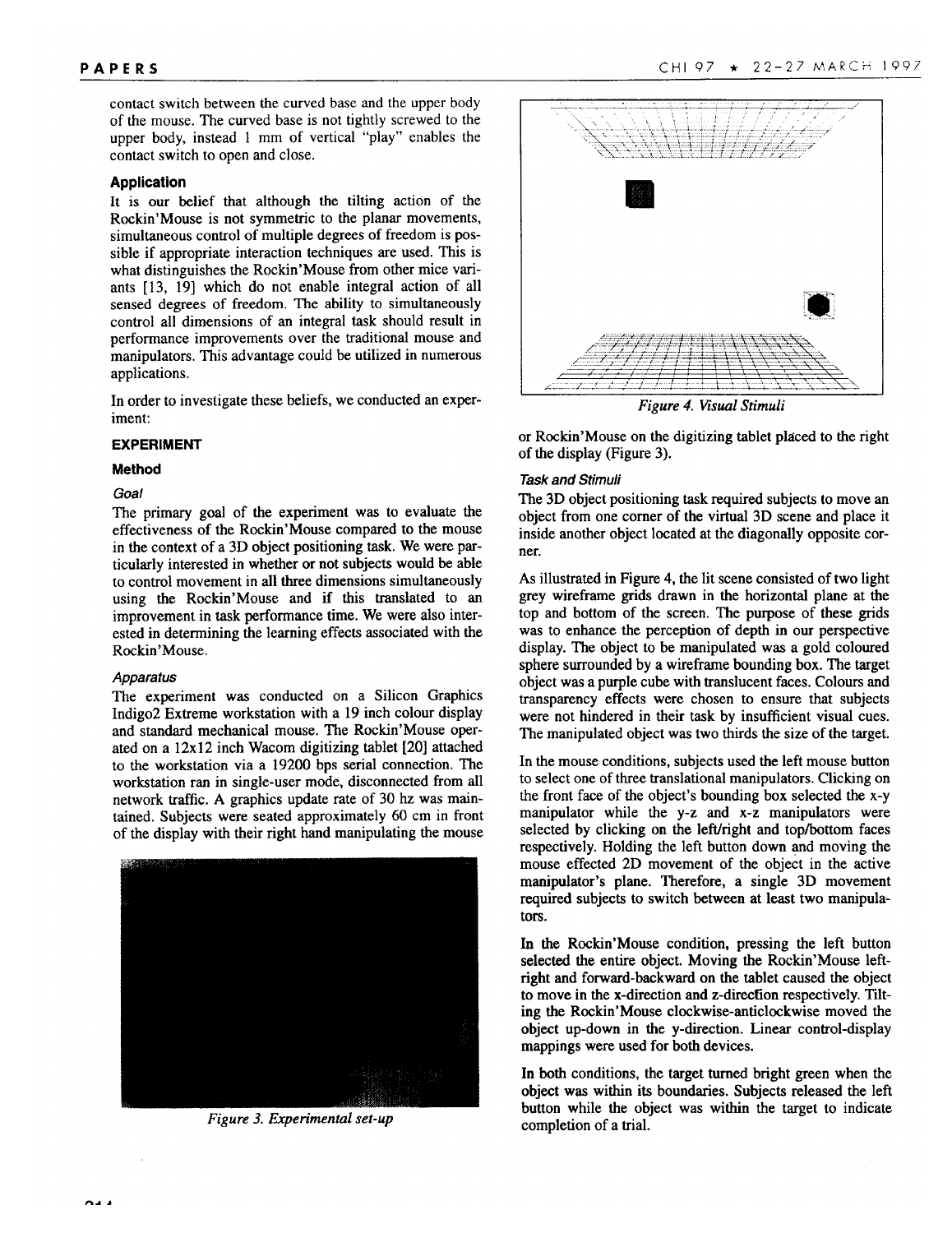#### **Subjects**

Fourteen volunteers (13 male, 1 female) served as subjects in this experiment. All were right handed. Three regularly used the mouse with graphical manipulators in 3D scenes, while the remaining eleven were familiar with 2D use of the mouse but had limited experience with 3D environments.

#### **Design and Procedure**

A balanced within-subjects repeated measures design was used. Each subject was tested with both devices on the same day. For each of the devices, subjects were given six blocks of trials. Each block consisted of eight conditions: we tested subjeet's ability to move an object from each of the eight corners of the viewing volume to a target located at the diagonally opposite corner. For reasons that will be elaborated on shortly, subjects performed four trials in a row for each condition. All eight "direction of movement" conditions were presented in random order during the block. The experiment consisted of 5376 trials in total, computed as follows:

14 subjects **x**  devices per subject x blocks per device x conditions per block x trials per condition  $= 5376$  total trials.

Prior to performing the experiment with each device, subjects were shown how to operate the device and were given practice trials for each condition. Practice lasted about fifteen minutes. For each device, subjects took between thirty and forty-five minutes to perform all the trials. They were allowed to take short breaks between each condition, but were required to complete all four trials within a condition without breaks. Timing began when the object appeared on screen and ended when it had successfully been placed inside the target. There was a 800 ms pause before the next trial began. Subjeets were alternately assigned to one of two experimental orders: Rockin'Mouse first (R/M) or mouse first (M/R).

A short questionnaire designed to elicit subjective opinions of the two devices and associated interaction technique was administered at the end of the experiment.

#### **Pilot Results**

An analysis of data from pilot tests showed that the task was divided into two phases: an initial open-loop or ballistic phase which gets the object in the vicinity of the target, followed by one or more closed-loop movements which precisely positions the object within the target. With the mouse, the ballistic phase is usually performed with two 2D movements. With the Roekin'Mouse, the ballistic phase can be accomplished with a single 3D movement. However, we believe that the cognitive load imposed on the subjeet when planning the more complex 3D gesture is higher than for the mouse's simpler 2D movement. In other words, the "chunk" [2] of the problem being solved is larger. Our hypothesis is that subjects will eventually be able to perform this planning automatically, however, much learning through repetition is likely required [14].

Although we were interested in determining subjects' performance before and after this learning occurred, the experiment was too short to allow subjects to reach expert levels of performance. Therefore, we designed a compromise solution: for each of the eight conditions, subjects performed four trials in a row. For each trial, the target appeared at a slightly different position in the vicinity of the pertinent corner for that condition. This essentially prevented subjects from memorizing the exact location of the target from trial to trial, ensuring that the non-ballistic portion of the task always required closed-loop control. For the initial ballistic phase, however, most of the planning would likely occur during the first trial, Since the last three trials require the same ballistic movement, subjects would not have to plan the movement again. Thus, performance in the last three trials would closely approximate how subjects would perform after substantial learning.

#### **Results and Discussion**

#### **Task Completion Time**

Figure 5 compares subjects' mean trial completion times with both devices for each of the six blocks. A repeated measures analysis of variance with trial completion time as the dependent variable showed the Roekin'Mouse performing significantly better than the mouse  $(F_{1,12}=21.08,$  $p < .001$ ). Overall, despite the limited tilt resolution, subjects were able to complete the task 30% faster with the Roekin'Mouse.



*Figure 5. Mean task completion time for both devices over* the course of six experimental blocks. Data from *all 14 subjects. With 95% confidence error bars.*

The order of presentation (R/M or M/R) had no significant effect  $(F_{1,12} < 0.1, p > .5)$  on the performance differences between the two devices. This, coupled with the absence of any Device x Order interaction ( $F_{1,12}$  < 0.5,  $p > .5$ ), effectively ruled out the possibility of asymmetrical skill transfer – an oft overlooked artifact of within-subjects designs [17].

Direction of movement also had no effect on the performance differences between the devices  $(F_{7,84} = 1.75,$ *p >* .1). Apart from the learning effeets discussed below, no other significant interactions were observed.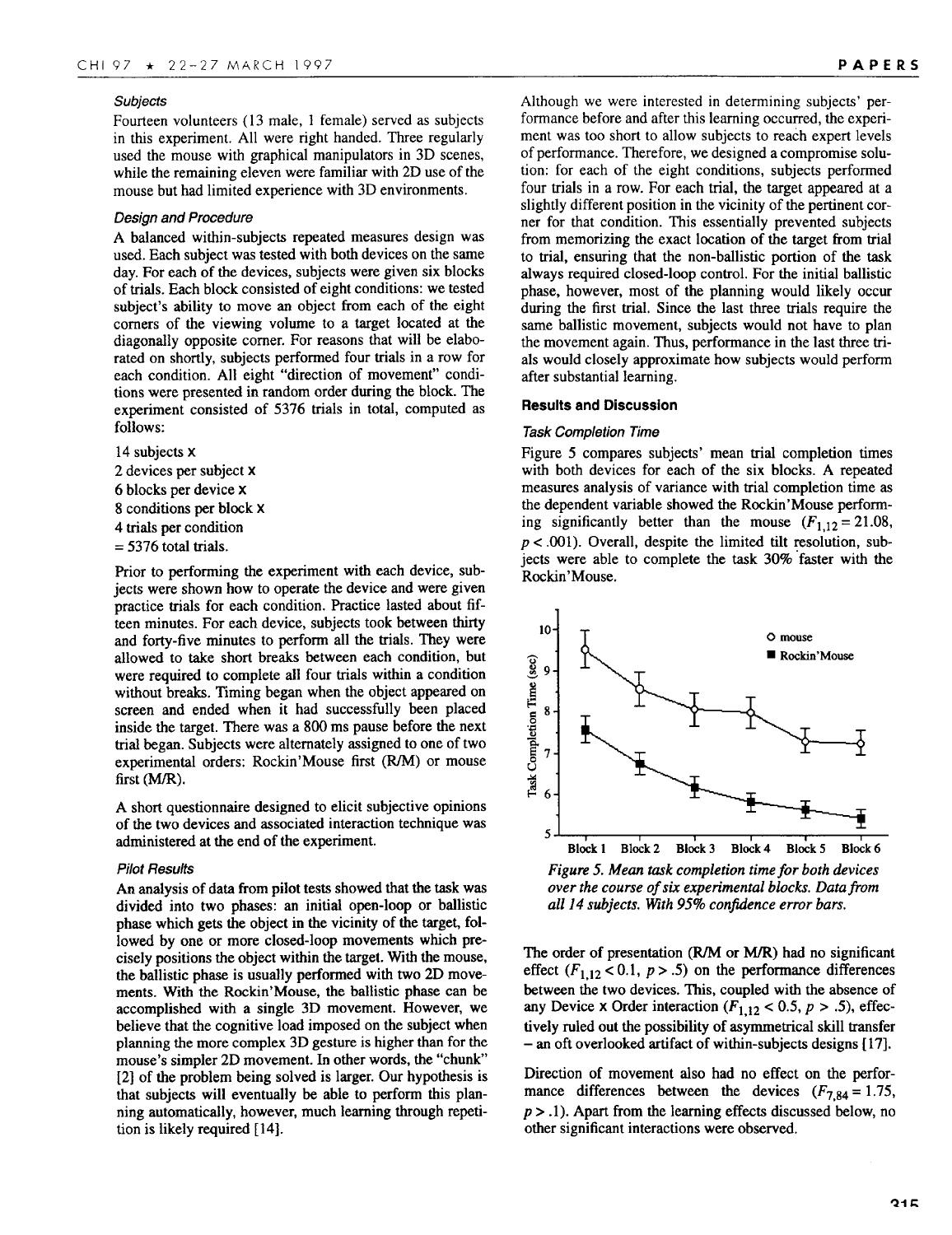#### **Learning**

As apparent from Figure 5, subjects' performance with both devices improved over the course of the experimental blocks  $(F_{5,60} = 23.01, p < .0001)$ . Also, the performance differences between the two devices were independent of block, as shown by the lack of a significant Device x Block interaction  $(F_{5,60} < 1, p > .5)$ .

In addition to learning across blocks, there was also significant learning occurring over the four repeated trials within each condition  $(F_{3,36} = 52.28, p < .0001)$ . A significant Device x Trial interaction ( $F_{3,36} = 13.69$ ,  $p < .0001$ ) was also apparent. As anticipated during the design of the experiment, the task completion time for the Rockin'Mouse in the first trial of each condition, while still faster than the mouse, is much slower when compared to the subsequent three trials (Figure 6). The performance of the mouse, however, does not significantly change over the four trials – evidence that the cognitive requirements of the ballistic phase of the task are spread throughout the several required 2D submovements.



*devices over the* **four triah within each condition. Data from all conditions,** *blocks and subjects. With 95?40confidence error bars.*

The results show that when faced with a completely new movement condition, subjects required an average of about 1.5 seconds to plan the ballistic gesture for the Rockin'Mouse. If this planning is preprocessed, as in the last three trials per condition, subjects were 40% faster with the Rockin'Mouse. Of obvious interest, therefore, is the validity of our hypothesis that the cognitive cost of planning is reduced with practice.

In order to further explore this premise, we examined the performance difference between the two devices for only the first trial of each condition over the course of the six experimental blocks (Figure 7). As expected, the difference between the two devices increases as subjects get more skilled at the task, reaching statistical significance  $(p < .05)$ after block five. While more data is clearly needed to conclusively verify our hypothesis, this trend is a good indication that we are on the right track.



*Figure 7. Mean task completion time for both devices for trial 1 within all conditions. Data@m ail 14 subjects. Wth 9570confidence error bars.*

We also note that three of our subjects had substantial previous experience using the mouse with manipulators. Data collected from these subjects are probably skewing our results in favour of the mouse. However, since the Rockin'Mouse outperforms the mouse despite this bias, we decided not to present separate analyses for the expert and novice subjects.

#### **Integration**

As mentioned earlier, one aim of this experiment was to see if subjects could perform tilting and planar movements of the Rockin'Mouse concurrently, thus enabling integral 3D manipulation. We adopted a technique described by Jacob et al. [10] to **quantify the** level of integration achieved with the Rockin'Mouse. Essentially, the trajectory of the object during each trial was divided into small segments, each representing a 10 ms time interval. For each segment we determined if the object had moved during that time interval (a 0.1 mm position change in any axis was considered movement). The segment was then classified as *Euclidean2* if movement occurred in all three dimensions, or city-block if movement was only in one or two dimensions.

For the selected movement threshold of 0.1 mm within each 10 ms time interval, across all subjects, 49% of all movements with the Rockin'Mouse were classified as **Euclidean. Also,** approximately 70% of the *Euclidean* movements occurred during the first half of the trial - that is, primarily during the ballistic phase of the task. This is not surprising since during the final closed-loop phase of the task, subjects are fine-tuning the position of the object, usually one dimension at a time.

<sup>2.</sup> Terminology adopted from Jacob et al. [10]. *Euclidean* means movement cuts diagonally across the dimensions. City-block means movement resembles a staircase pattern akin to finding your way around buildings in a city.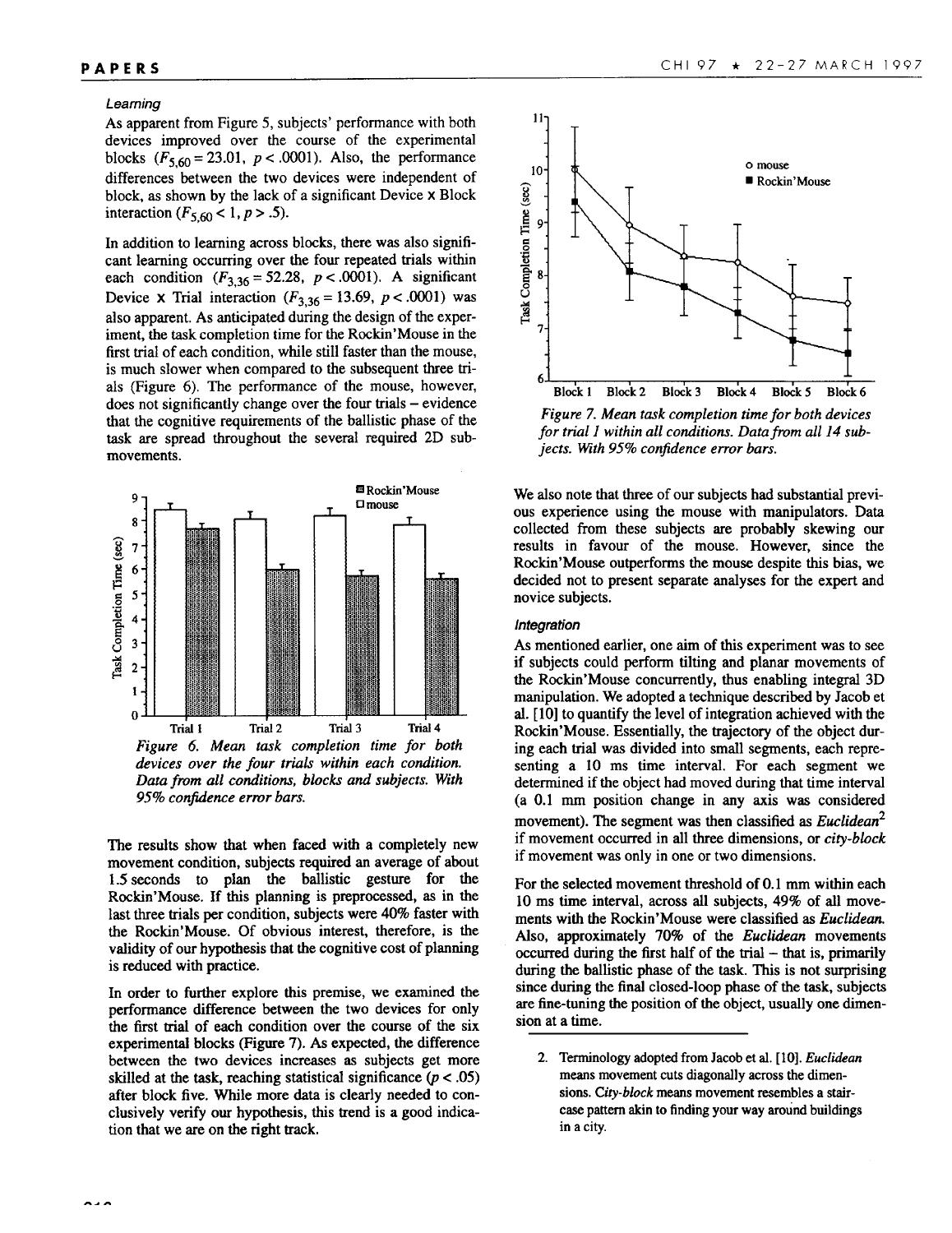

Figure 8. Design variations. The Rockin' Mouse (b) is shown for comparison.

These results clearly indicate that, where appropriate, subjects were able to control three dimensions simultaneously with the Rockin'Mouse. It is noteworthy that this level of integration was achieved despite limited practice.

#### **Subjective Evaluation**

Upon completion of the experimental trials, subjects filled out a questionnaire. Eleven of the fourteen subjects preferred the Rockin'Mouse to the mouse for the given task. Interestingly, two of the subjects who preferred the Rockin'Mouse were expert manipulator users. Finally, all the subjects said they felt they were able to control all three dimensions simultaneously with the Rockin'Mouse.

# **FUTURE DIRECTIONS**

**The** results of our experiment indicate that the Rockin'Mouse is a promising device for integral 3D interaction. However, more work is clearly required to gain a better understanding of the capabilities, and limitations, of the device. In particular, we are interested in the long term learning effects: will users be able to significantly reduce the cognitive cost of planning the Rockin'Mouse's gesture? We also intend to explore different control-display mappings; for instance, first or second order control-display mappings may be appropriate for tasks such as navigating in 3D scenes.

In our experiment, left-right and forward-backward movements of the Rockin'Mouse controlled the object's movement in the x and z directions respectively, while clockwiseanticlockwise tilt controlled object movement in the ydirection. We felt that this was an intuitive mapping since it exploits the 1-1 mapping of device movement to object movement in two  $(x, z)$  of the three axes; however, alternative mappings clearly merit further investigation.

Aside from the new interaction techniques that will inevitably need to be developed for the Rockin'Mouse to be used in other interaction tasks using the dominant hand, use of the device in the non-dominant hand also merits investigation. For example, virtual camera control [22] could be performed using the non-dominant hand while the user interacts with objects in the scene with the dominant hand.

Despite our belief that close compatibility with the mouse is requisite for any device hoping to attain widespread use, we are nonetheless exploring alternative designs – two of which are shown in Figure 8. The base of the device in Figure 8(a) is curved about only one axis, allowing just a single dimension of tilt to be sensed. Since the area in contact with the working surface is larger than in the Rockin'Mouse, this device may afford greater stability. The device in Figure 8(c) has a base that is curved symmetrically about two axes, with a joystick-style grip. This device allows for a greater range of tilt and its form-factor may be ideal for entertainment applications. By investigating these variations we hope to gain deeper insights into the perceptual issues involved in interacting with this class of input devices.

#### **CONCLUSIONS**

Our experiment has shown that the Rockin'Mouse has the potential of providing at least a 30% performance gain over the regular mouse for 3D positioning tasks. We believe that for intensive 3D users, like professional 3D modelers and animators, this is a significant gain. It is also very encouraging that the Rockin'Mouse was preferred by the majority of our subjects (especially the expert mouse/manipulator users).

The results also indicate that subjects were able to simultaneously control all three dimensions. While this is clearly an acquired skill, the learning curve is acceptable. Finally, these positive results coupled with the fact that the Rockin'Mouse is backwardly compatible with the mouse make it potentially a very practical 3D input device.